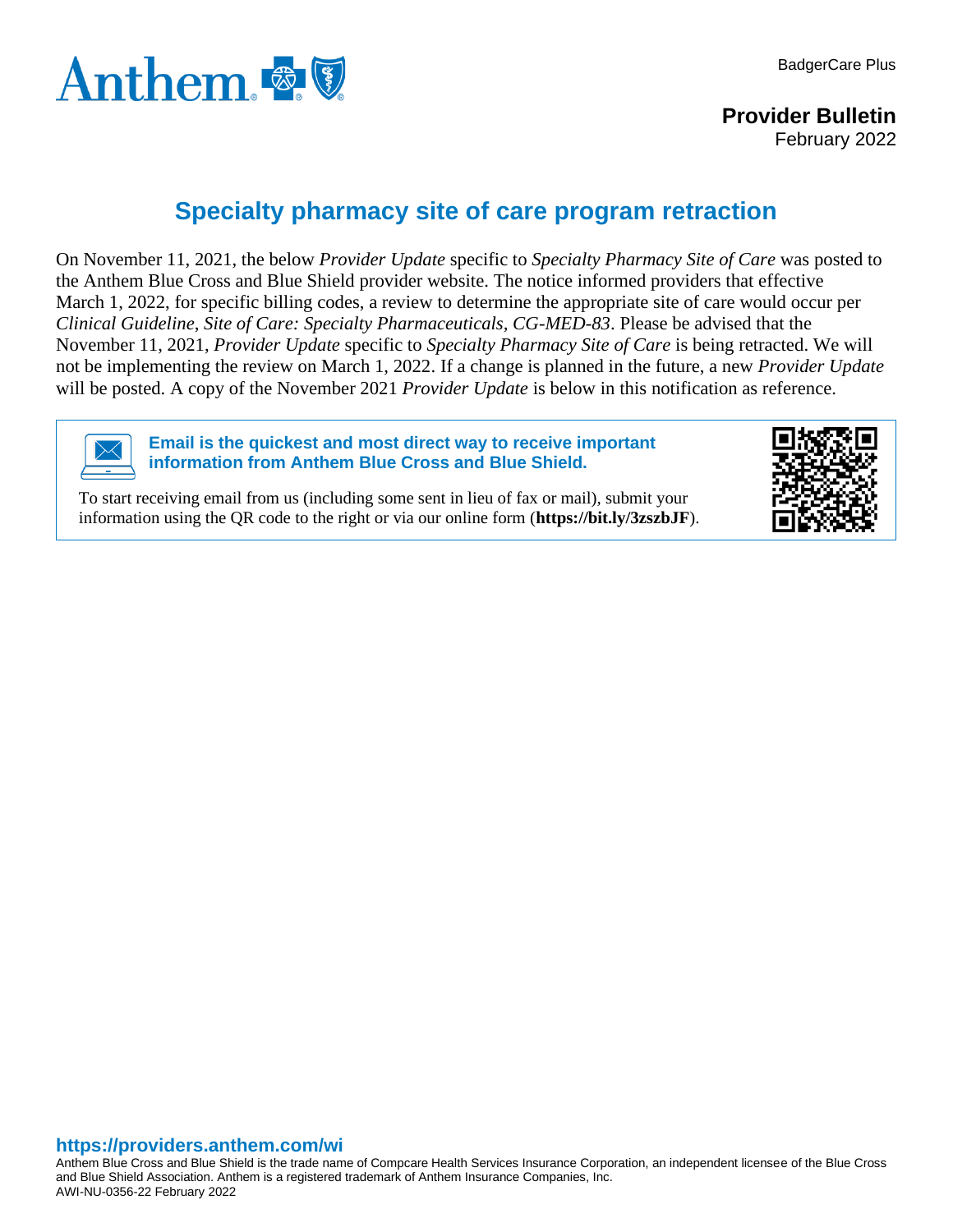

**Provider Bulletin** February 2022

## **Specialty pharmacy site of care**

To better serve the members of Anthem Blue Cross and Blue Shield (Anthem) and to ensure members are receiving services at the most appropriate site of care, the member's home, an infusion center, or the provider office will be the preferred sites of care for administration of the medications below for dates of service March 1, 2022, and beyond.

| <b>HCPCS or CPT® code(s)</b> | <b>Drug</b>                              |
|------------------------------|------------------------------------------|
| J3262                        | Actemra                                  |
| J0791                        | Adakveo                                  |
| J1931                        | Aldurazyme                               |
| J1599                        | Asceniv                                  |
| Q5121                        | Avsola                                   |
| J0490                        | Benlysta                                 |
| J1556                        | Bivigam                                  |
| J1566                        | Carimune NF                              |
| J1786                        | Cerezyme                                 |
| J2786                        | Cinqair                                  |
| J1743                        | Elaprase                                 |
| J3060                        | Elelyso                                  |
| J3380                        | Entyvio                                  |
| J0180                        | Fabrazyme                                |
| J1572                        | Flebogamma                               |
| J1460                        | Gamma globulin, intramuscular, 1cc       |
| J1560                        | Gamma globulin, intramuscular, over 10cc |
| J1569                        | Gammagard Liquid                         |
| J1566                        | Gammagard S/D                            |
| J1561                        | Gammaked                                 |
| J1557                        | Gammaplex                                |
| J1561                        | Gamunex Liquid 10%                       |
| J0257                        | Glassia                                  |
| Q5103                        | Inflectra                                |
| J2840                        | Kanuma                                   |
| J2507                        | Krystexxa                                |
| J0221                        | Lumizyme                                 |
| J3397                        | Mepsevii                                 |
| J1458                        | Naglazyme                                |
| J0485                        | Nulojix                                  |
| J2350                        | Ocrevus                                  |
| J1568                        | Octagam Liquid 5%, 10%                   |
| J0222                        | Onpattro                                 |
| J0129                        | Orencia                                  |
| J1599                        | Panzyga                                  |

## **https://providers.anthem.com/wi**

Anthem Blue Cross and Blue Shield is the trade name of Compcare Health Services Insurance Corporation, an independent licensee of the Blue Cross and Blue Shield Association. Anthem is a registered trademark of Anthem Insurance Companies, Inc. AWI-NU-0356-22 February 2022